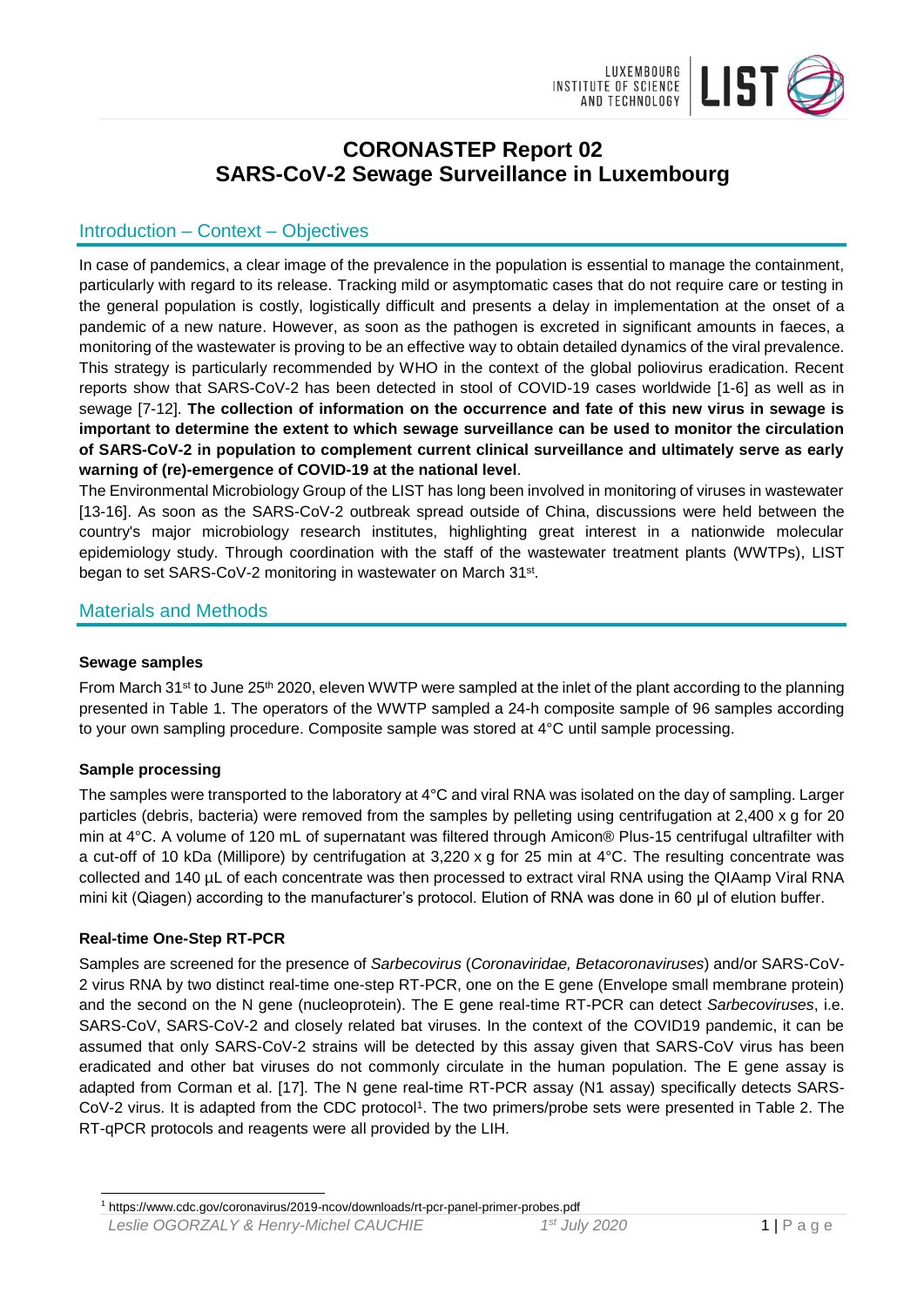

*Table 1- Sewage samples collected before and during the CORONASTEP study.*

| WWTP                  | (equivalent<br>inhabitant)<br>Maximum<br>capacity | connected<br>Inhabitant | တ<br>08-Oct-1  | တ<br>$20-Ort-1$ | $\frac{9}{1}$<br>、<br>No<br>1<br>$\sim$<br>$\overline{\phantom{0}}$ | $-Dec-19$<br>$\overline{\phantom{0}}$<br>$\overline{\phantom{0}}$ | $-$ Jan-20<br>$\vec{r}$<br>$\overline{\phantom{0}}$ | $-Feb-20$<br>$\mathbf{\Omega}$<br>$\overline{\phantom{0}}$ | 5-Feb-20<br>$\sim$ | $-Mar-20$<br>$\sim$<br>$\overline{\phantom{0}}$ | 30-Mar-20      | 05-Apr-20      | $-$ Apr-20<br>Ó<br>$\overline{\phantom{0}}$ | $-$ Apr-20<br>22. | $-$ Apr-20<br>8 | 04-May-20 | $0 - May - 20$<br>$\overline{\phantom{0}}$ | $-20$<br>1-May-<br>$\sim$ | $27 - May - 20$ | $-$ Jun-20<br>$\dot{\mathcal{S}}$ | $-30 - 20$<br>80 | $-$ Jun $-20$<br>4<br>$\overline{\phantom{0}}$ | $-$ Jun $-20$<br>25 | samples<br>Tested |
|-----------------------|---------------------------------------------------|-------------------------|----------------|-----------------|---------------------------------------------------------------------|-------------------------------------------------------------------|-----------------------------------------------------|------------------------------------------------------------|--------------------|-------------------------------------------------|----------------|----------------|---------------------------------------------|-------------------|-----------------|-----------|--------------------------------------------|---------------------------|-----------------|-----------------------------------|------------------|------------------------------------------------|---------------------|-------------------|
| Beggen                | 210000                                            | 139731                  |                |                 |                                                                     |                                                                   |                                                     |                                                            |                    |                                                 | X              | х              | x                                           | X                 | X               | х         | х                                          | x                         | X               | x                                 | X                | X                                              | X                   | 13                |
| Bettembourg           | 95000                                             | 53606                   |                |                 |                                                                     |                                                                   |                                                     |                                                            |                    |                                                 |                |                |                                             |                   |                 |           | х                                          | x                         | X               | x                                 | x                | x                                              | x                   | $\overline{7}$    |
| Schifflange           | 90000                                             | 68143                   | X              | X               | x                                                                   | X                                                                 | X                                                   | x                                                          | X                  | X                                               | X              | X              | X                                           | X                 | X               | X         | X                                          | x                         | X               | X                                 | X                | X                                              | x                   | 21                |
| Bleesbrück            | 80000                                             | 30930                   |                |                 |                                                                     |                                                                   |                                                     |                                                            |                    |                                                 |                |                |                                             |                   |                 |           |                                            | X                         | X               | х                                 | X                | X                                              | х                   | 6                 |
| Mersch                | 70000                                             | 30473                   |                |                 |                                                                     |                                                                   |                                                     |                                                            |                    |                                                 |                |                |                                             |                   | X               | X         | $\mathsf{x}$                               | X                         | X               | X                                 | X                | X                                              | X                   | $9\,$             |
| Pétange               | 50000                                             | 59481                   | X              | X               | X                                                                   | X                                                                 | X                                                   | X                                                          | X                  | X                                               |                |                |                                             |                   | X               | X         | X                                          | X                         | $\mathsf{x}$    | X                                 | $\mathsf{x}$     | X                                              | X                   | 17                |
| Hesperange            | 36000                                             | 15479                   |                |                 |                                                                     |                                                                   |                                                     |                                                            |                    |                                                 |                |                |                                             |                   | X               | X         | х                                          | x                         | X               | х                                 | X                | X                                              | X                   | $\boldsymbol{9}$  |
| Echternach            | 36000                                             | 7499                    |                |                 |                                                                     |                                                                   |                                                     |                                                            |                    |                                                 |                |                |                                             |                   |                 |           |                                            |                           |                 |                                   | X                |                                                |                     | $\mathbf 1$       |
| Uebersyren            | 35000                                             | 18600                   |                |                 |                                                                     |                                                                   |                                                     |                                                            |                    |                                                 |                |                |                                             |                   |                 |           |                                            |                           | X               |                                   | X                |                                                |                     | $\overline{2}$    |
| Grevenmacher          | 14000                                             | 9835                    |                |                 |                                                                     |                                                                   |                                                     |                                                            |                    |                                                 |                |                |                                             |                   |                 |           |                                            |                           | X               |                                   | X                |                                                |                     | $\overline{2}$    |
| Troisvierges          | 5000                                              | 3411                    |                |                 |                                                                     |                                                                   |                                                     |                                                            |                    |                                                 |                |                |                                             |                   |                 |           |                                            | x                         | X               | х                                 | X                | X                                              |                     | 5                 |
| <b>Total</b>          | 721000                                            | 437188                  | $\overline{2}$ | $\overline{2}$  | $\overline{2}$                                                      | $\overline{2}$                                                    | $\overline{2}$                                      | $\overline{2}$                                             | $\overline{2}$     | $\overline{2}$                                  | $\overline{2}$ | $\overline{2}$ | $\overline{2}$                              | $\overline{2}$    | 5               | 5         | $6\phantom{1}$                             | 8                         | 10              | 8                                 | 11               | 8                                              | $\overline{7}$      | 92                |
| <b>Pop Lux (2019)</b> |                                                   | 613901                  |                |                 |                                                                     |                                                                   |                                                     |                                                            |                    |                                                 |                |                |                                             |                   |                 |           |                                            |                           |                 |                                   |                  |                                                |                     |                   |
|                       | 71.21%                                            |                         |                |                 |                                                                     |                                                                   |                                                     |                                                            |                    |                                                 |                |                |                                             |                   |                 |           |                                            |                           |                 |                                   |                  |                                                |                     |                   |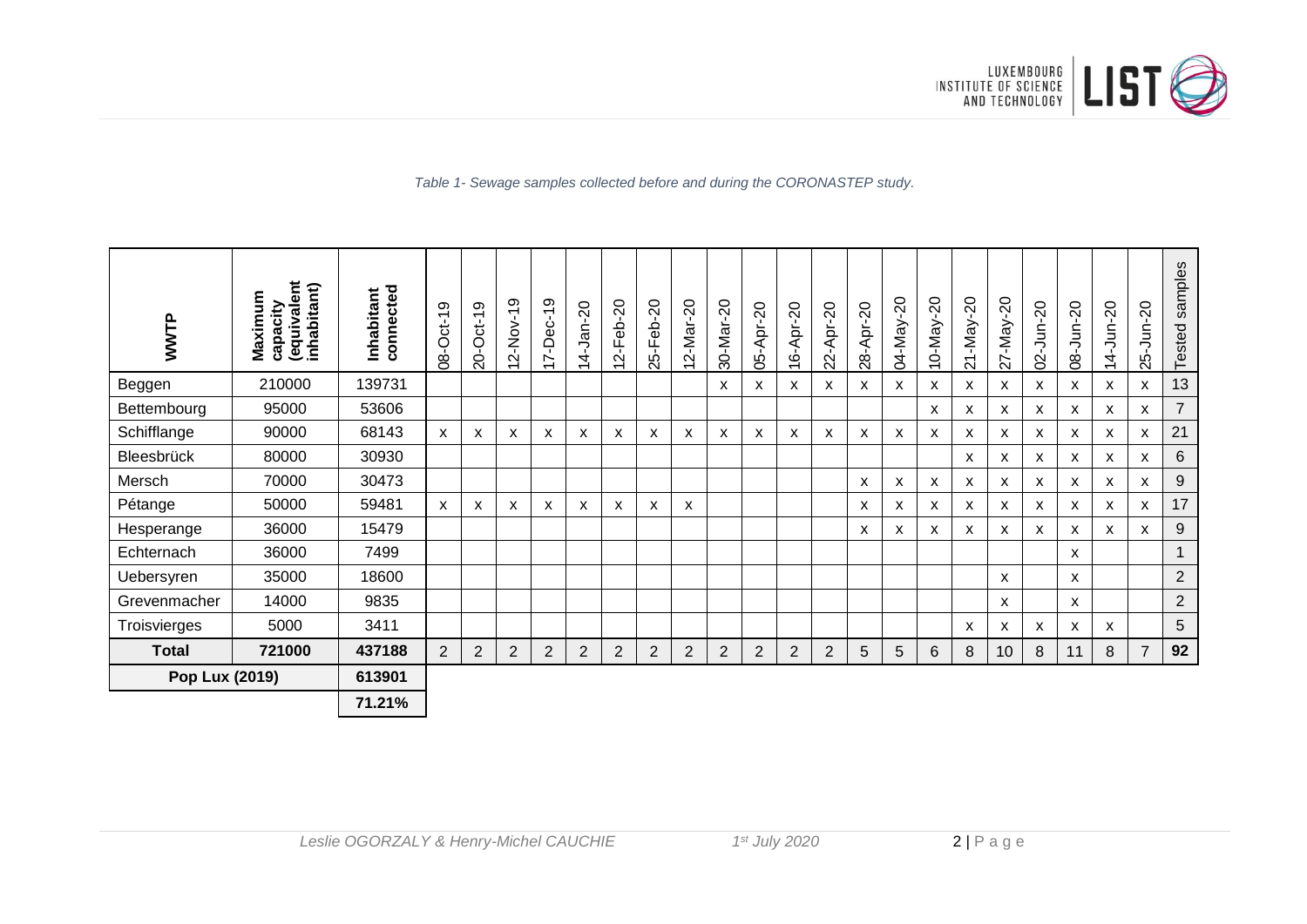

| <b>Target</b> | <b>Primer name</b> | Primer sequence (5' to 3')                     | <b>References</b> |
|---------------|--------------------|------------------------------------------------|-------------------|
| E gene        | E_Sarbeco_F1       | 5-ACAGGTACGTTAATAGTTAATAGCGT-3                 | Corman et al.,    |
|               | E Sarbeco R2       | 5-ATATTGCAGCAGTACGCACACA-3                     | 2020              |
|               | E Sarbeco P1       | 5'-FAM-ACACTAGCCATCCTTACTGCGCTTCG-BHQ1         |                   |
| N gene        | 2019-nCoV_N1_Fw    | 5'-GAC CCC AAA ATC AGC GAA AT-3'               | <b>CDC</b>        |
|               | 2019-nCoV_N1_Rv    | 5'-TCT GGT TAC TGC CAG TTG AAT CTG-3'          |                   |
|               | 2019-nCoV_N1 Probe | 5'-FAM-ACC CCG CAT TAC GTT TGG TGG ACC-BHQ1-3' |                   |

Each reaction contained 5 μl of RNA template, 5 μl of TaqPath 1-step RT-qPCR MasterMix (A15299, Life Technologies), 0.5 µL of each primer (20 µM) and probe (5 µM) and the reaction volume was adjusted to a final volume of 20 μl with molecular biology grade water. Thermal cycling reactions were carried out at 50 °C for 15 min, followed by 95 °C for 2 min and 45 cycles of 95 °C for 3 sec and 58°C (E gene) or 53°C (N gene) for 30 sec using a Viia7 Real-Time PCR Detection System (Life Technologies). Reactions were considered positive (limit of detection – LOD) if the cycle threshold (Ct value) was below 40 cycles.

#### **Controls**

A non-target RNA fragment commercially available (VetMAX™ Xeno™ IPC and VetMAX™ Xeno™ IPC Assay, ThermoFischer Scientific) was added to the viral RNA extract from sewage concentrates as an internal positive control (IPC). This IPC-RNA is used to control the performance of the RT-qPCR (E gene) and to detect the presence of RT-qPCR inhibitors.

Viral RNA copies quantification of both targeting genes in wastewater samples was performed using RT-qPCR standard curves generated using EDX SARS-CoV-2 Standard (Biorad). This standard is manufactured with synthetic RNA transcripts containing 5 targets (E, N, S, ORF1a, and RdRP genes of SARS-CoV-2, 200,000 copies/mL each).Using such a standard, the limits of quantification (LOQ) of both RT-qPCR assays were estimated to 1 RNA copy per reaction (Figure 1).



*Figure 1 – RT-qPCR standard curves established for both targeting genes (E gene and N gene) of SARS-CoV-2 using a commercially available standard (Biorad).*

### **Data interpretation**

A sample is declared positive for the presence of SARS-CoV-2 if both targets (E and N gene) are detected with Ct values less than or equal to the LOQ. If only one target is detected or if target genes are detected with Ct values between the LOD and the LOQ, samples are reported as presumptive positive. A sample is declared negative when no target genes are detected (Ct values superior to the LOD).

In case of presumptive positive, sample is tested again using another RT-qPCR detection assay (Allplex 2019 nCoV Assay, Seegene). This commercially available detection kit is a multiplex real-time RT-PCR assay for simultaneous detection of three target genes of SARS-CoV-2 in a single tube. The assay is designed to detect RdRP and N genes specific for SARS-CoV-2, and E gene for all of *Sarbecovirus* including SARS-CoV-2.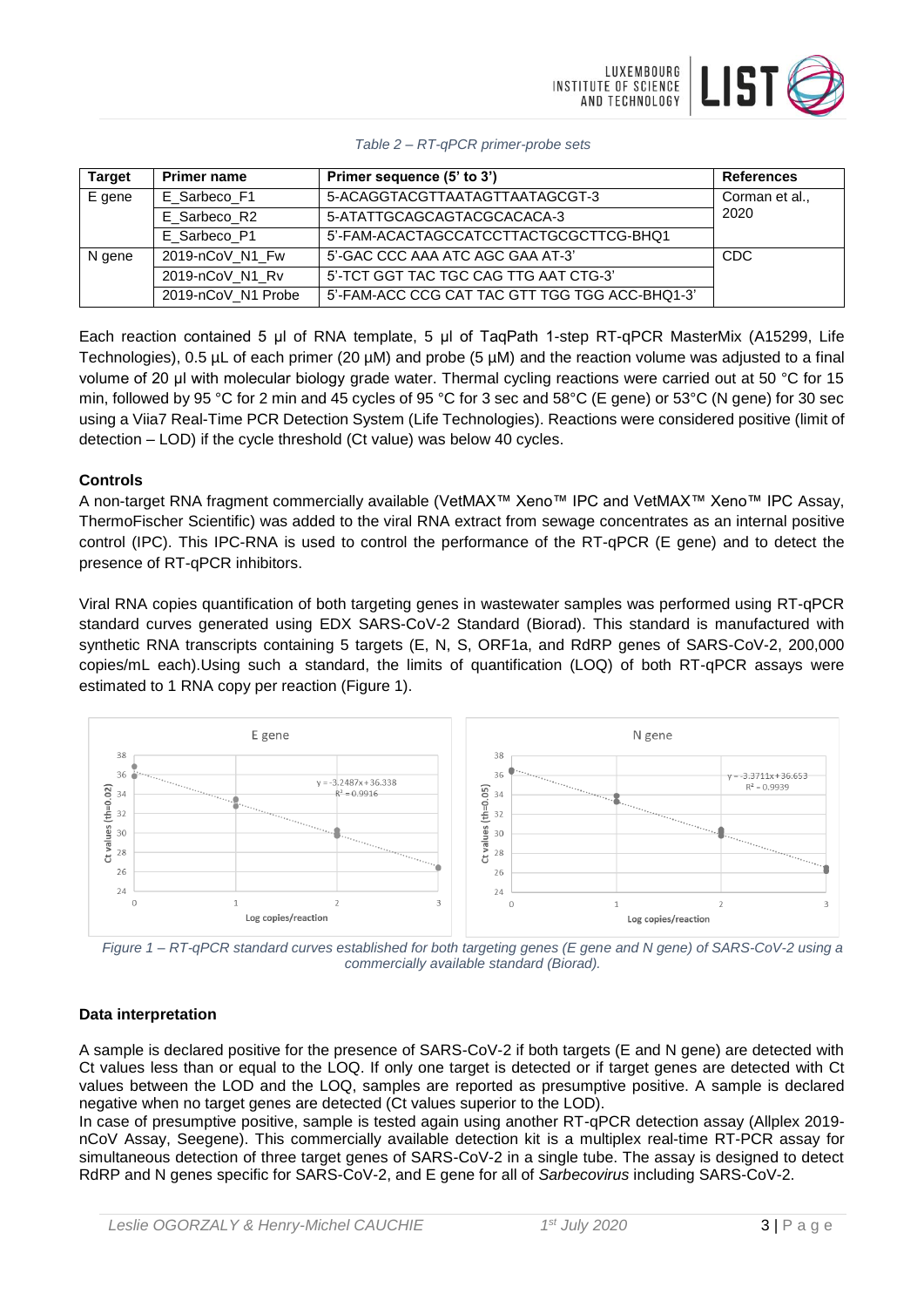### **Results**



**Qualitative results –** The Table 3 presents an overview of all results gathered to date.

- Prior to containment: All samples collected prior to the first confirmed Covid-19 case and tested so far are scored negative for the detection of the SARS-CoV-2, with the exception of the sample collected on February 25<sup>th</sup> at the Schifflange wastewater treatment plant. This sample was suspected to be positive for the SARS-CoV-2 because it showed a positive signal for the E gene only, with a Ct value above the LOD but below the LOQ. A supplementary analysis using the Allplex 2019-nCoV Assay (Seegene) was recently performed by LNS and has confirmed the presence of SARS-CoV-2 in this sample (E gene: Ct value  $= 35$ , RdRp gene: Ct value  $= 36.5$  and N gene: Ct value  $= 38$ ).
- During containment: All samples (100%, n=18) collected after the first confirmed case of COVID-19, and between March 11<sup>th</sup> and May 4<sup>th</sup>, are declared positive for the presence of SARS-CoV-2.
- During the exit phase: Since approximatively May 10<sup>th</sup>, corresponding to the beginning of the exit phase, the viral RNA is no longer detectable in wastewater at most of the treatment plants tested, except for samples collected on the June 25<sup>th</sup>. After a one-month period (May 10<sup>th</sup> – June 14<sup>th</sup>) with few or no **detection of SARS-CoV-2 in wastewater, the viral genome is again detectable at significant concentrations (33.7 Ct values E gene 36.6) in the Luxembourg's major wastewater treatment plants (number of connected people superior to 30000). The SARS-CoV-2 concentrations were estimated to be 1.2x10<sup>4</sup> , 7.7x10<sup>3</sup> , 2.8x10<sup>3</sup> , 1.1x10<sup>4</sup> , 6.9x10<sup>3</sup> and 1.4x10<sup>4</sup> RNA copies/L for the wastewater treatment plants of Beggen, Bettembourg, Schifflange, Bleesbruck, Mersch and Petange, respectively.**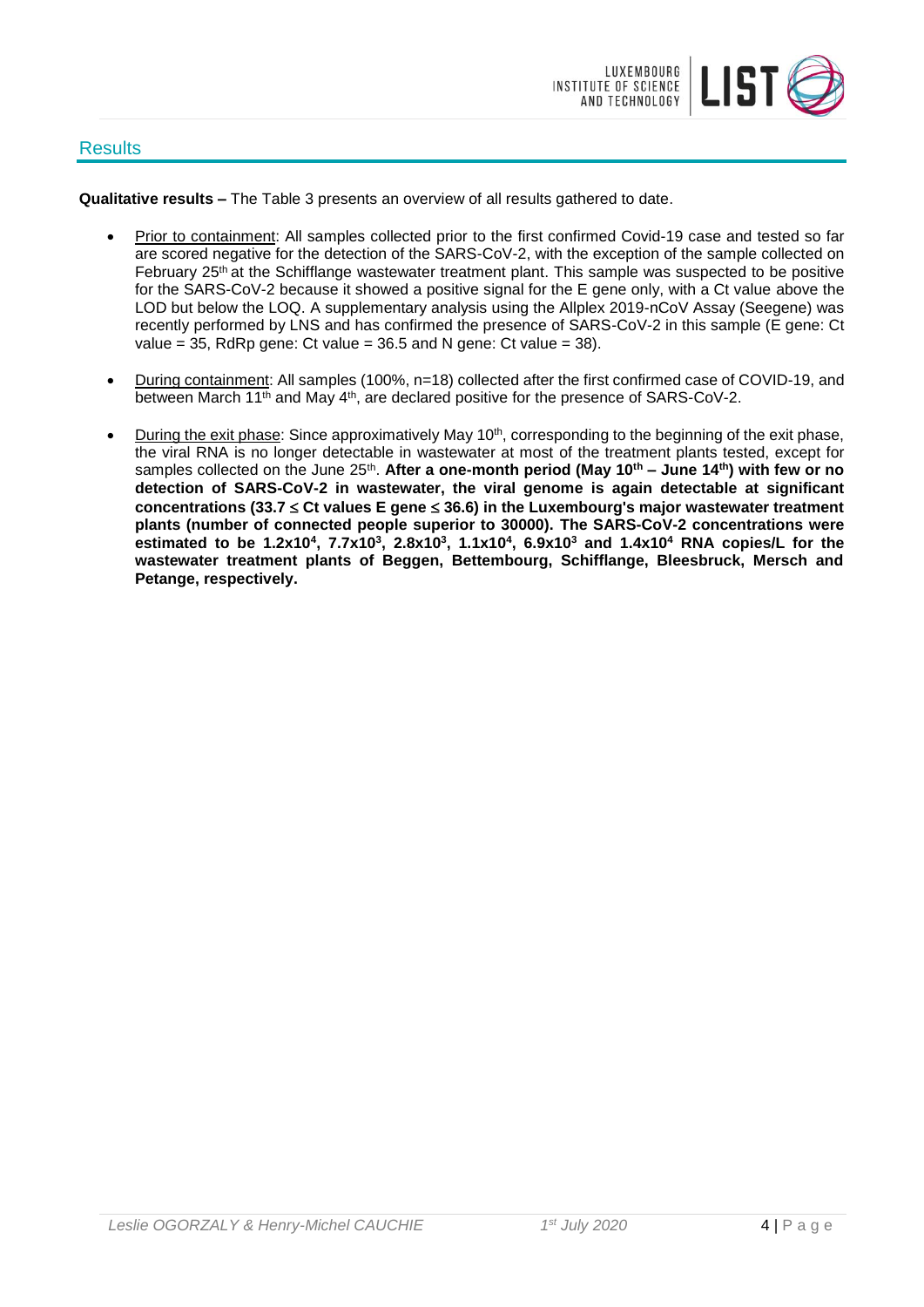

|                      |                           |           |           |                                        |                          | <b>Before First Covid-19 case</b> |                                        | After First Covid-19 case |                                                         |                   |                     |                                       |           |           |           |                        |                  |                |                   |                                      |                        |           |                 |           |           |           |                              |                     |                  |                     |                   |
|----------------------|---------------------------|-----------|-----------|----------------------------------------|--------------------------|-----------------------------------|----------------------------------------|---------------------------|---------------------------------------------------------|-------------------|---------------------|---------------------------------------|-----------|-----------|-----------|------------------------|------------------|----------------|-------------------|--------------------------------------|------------------------|-----------|-----------------|-----------|-----------|-----------|------------------------------|---------------------|------------------|---------------------|-------------------|
|                      | <b>Before Containment</b> |           |           |                                        |                          |                                   |                                        |                           |                                                         |                   | Containment         |                                       |           |           |           |                        |                  |                |                   | <b>Exit Phase</b>                    |                        |           |                 |           |           |           |                              |                     |                  |                     |                   |
| WWTP                 | Inhabitants<br>connected  | 08-Oct-19 | 20-Oct-19 | $2-Nov-19$<br>$\overline{\phantom{0}}$ | 17-Dec-19                | 14-Jan-20                         | $2-Feb-20$<br>$\overline{\phantom{0}}$ | 24-Feb-20                 | $-Mar-20$<br>$\overline{ }$<br>$\overline{\phantom{0}}$ | samples<br>Tested | samples<br>Positive | $\mathcal{E}$<br>rate<br>ositive<br>n | 30-Mar-20 | 05-Apr-20 | 16-Apr-20 | $-$ Apr-20<br>$\alpha$ | Apr-20<br>$28 -$ | $-May-20$<br>É | samples<br>Tested | samples<br>ositive<br>$\overline{0}$ | (5)<br>rate<br>ositive | 10-May-20 | $21 - May - 20$ | 27-May-20 | 02-Jun-20 | 08-Jun-20 | $-$ Jun-20<br>$\overline{4}$ | $-$ Jun $-20$<br>25 | samples<br>ested | samples<br>Positive | Positive rate (%) |
| Beggen               | 139731                    |           |           |                                        |                          |                                   |                                        |                           |                                                         | 0                 | $\Omega$            |                                       | $+$       | $+$       | $+$       | $+$                    | $+$              | $+$            | 6                 | 6                                    | 100                    | $+$       | $\pm$           | $\sim$    | $\sim$    | <b>.</b>  |                              | $+$                 | $\overline{7}$   | 3                   | 43                |
| Bettembourg          | 53606                     |           |           |                                        |                          |                                   |                                        |                           |                                                         | 0                 | $\mathbf 0$         |                                       |           |           |           |                        |                  |                | $\mathbf{0}$      | $\mathbf{0}$                         |                        | ÷         | $\sim$          | $\sim$    | $\sim$    | ٠         | 土                            | $\ddot{}$           | $\overline{7}$   | 2                   | 29                |
| Schifflange          | 68143                     | $\sim$    | $\sim$    | ч.                                     | ٠                        |                                   | ٠                                      |                           | $+$                                                     | 8                 | $\overline{2}$      | 25                                    | $+$       | $\ddot{}$ | $\ddot{}$ | $\ddot{}$              | $+$              | $\ddot{}$      | 6                 | 6                                    | 100                    |           | 土               | $\sim$    | $\sim$    | ٠         | ٠                            | $\ddot{}$           | $\overline{7}$   | 2                   | 29                |
| Bleesbrück           | 30930                     |           |           |                                        |                          |                                   |                                        |                           |                                                         | 0                 | $\overline{0}$      |                                       |           |           |           |                        |                  |                | $\mathbf{0}$      | $\mathbf{0}$                         |                        |           | $\sim$          | ٠         |           | ٠         |                              | $+$                 | 6                |                     | 17                |
| Mersch               | 30473                     |           |           |                                        |                          |                                   |                                        |                           |                                                         | $\overline{0}$    | $\overline{0}$      |                                       |           |           |           |                        | $+$              | $\ddot{}$      | 2                 | 2                                    | 100                    | ÷         | $+$             | $\sim$    | $\sim$    | <b>Co</b> |                              | $+$                 | $\overline{7}$   | 2                   | 29                |
| Pétange              | 59481                     |           | $\sim$    | ч.                                     | $\overline{\phantom{a}}$ | <b>.</b>                          | ÷                                      | <b>Co</b>                 | $+$                                                     | 8                 | 1                   | 13                                    |           |           |           |                        | $+$              | $\ddot{}$      | 2                 | 2                                    | 100                    | ٠         | $\sim$          | $\sim$    | $+$       | $\sim$    | $+$                          | $\ddot{}$           | $\overline{7}$   | 3                   | 43                |
| Hesperange           | 15479                     |           |           |                                        |                          |                                   |                                        |                           |                                                         | 0                 | $\mathbf 0$         |                                       |           |           |           |                        | 土                | $\ddot{}$      | $\overline{2}$    | 2                                    | 100                    | 土         | $\sim$          | ٠         | $\sim$    | ٠         |                              |                     | $\overline{7}$   |                     | 14                |
| Echternach           | 7499                      |           |           |                                        |                          |                                   |                                        |                           |                                                         | 0                 | $\mathbf{0}$        |                                       |           |           |           |                        |                  |                | $\Omega$          | $\Omega$                             |                        |           |                 |           |           | ٠         |                              |                     | -1               | $\mathbf{0}$        | $\mathbf{0}$      |
| Uebersyren           | 18600                     |           |           |                                        |                          |                                   |                                        |                           |                                                         | 0                 | $\overline{0}$      |                                       |           |           |           |                        |                  |                | $\Omega$          | $\mathbf{0}$                         |                        |           |                 | ٠         |           | ٠         |                              |                     | $\overline{2}$   | $\mathbf{0}$        | $\mathbf{0}$      |
| Grevenmacher         | 9835                      |           |           |                                        |                          |                                   |                                        |                           |                                                         | 0                 | $\overline{0}$      |                                       |           |           |           |                        |                  |                | $\Omega$          | $\Omega$                             |                        |           |                 | $\sim$    |           | ٠         |                              |                     | 2                | $\mathbf{0}$        | $\mathbf{0}$      |
| <b>Trois Vierges</b> | 3411                      |           |           |                                        |                          |                                   |                                        |                           |                                                         | 0                 | $\mathbf{0}$        |                                       |           |           |           |                        |                  |                | $\Omega$          | $\mathbf{0}$                         |                        |           | $\sim$          | $\sim$    | $\sim$    | $\sim$    |                              |                     | 5                | $\mathbf{0}$        | $\mathbf{0}$      |
| <b>Total</b>         | 437188                    |           |           |                                        |                          |                                   |                                        |                           |                                                         | 16                | 3                   | 19                                    |           |           |           |                        |                  |                | 18                | 18                                   | 100                    |           |                 |           |           |           |                              |                     | 58               | 14                  | 24                |

#### *Table 3 – Results of the screening of SARS-CoV-2 in 24h composite samples of incoming wastewater at different WWTP in Luxembourg. Red: samples positive for SARS-CoV-2, Yellow: presumptive samples for SARS-CoV-2, Green: negative samples for SARS-CoV-2*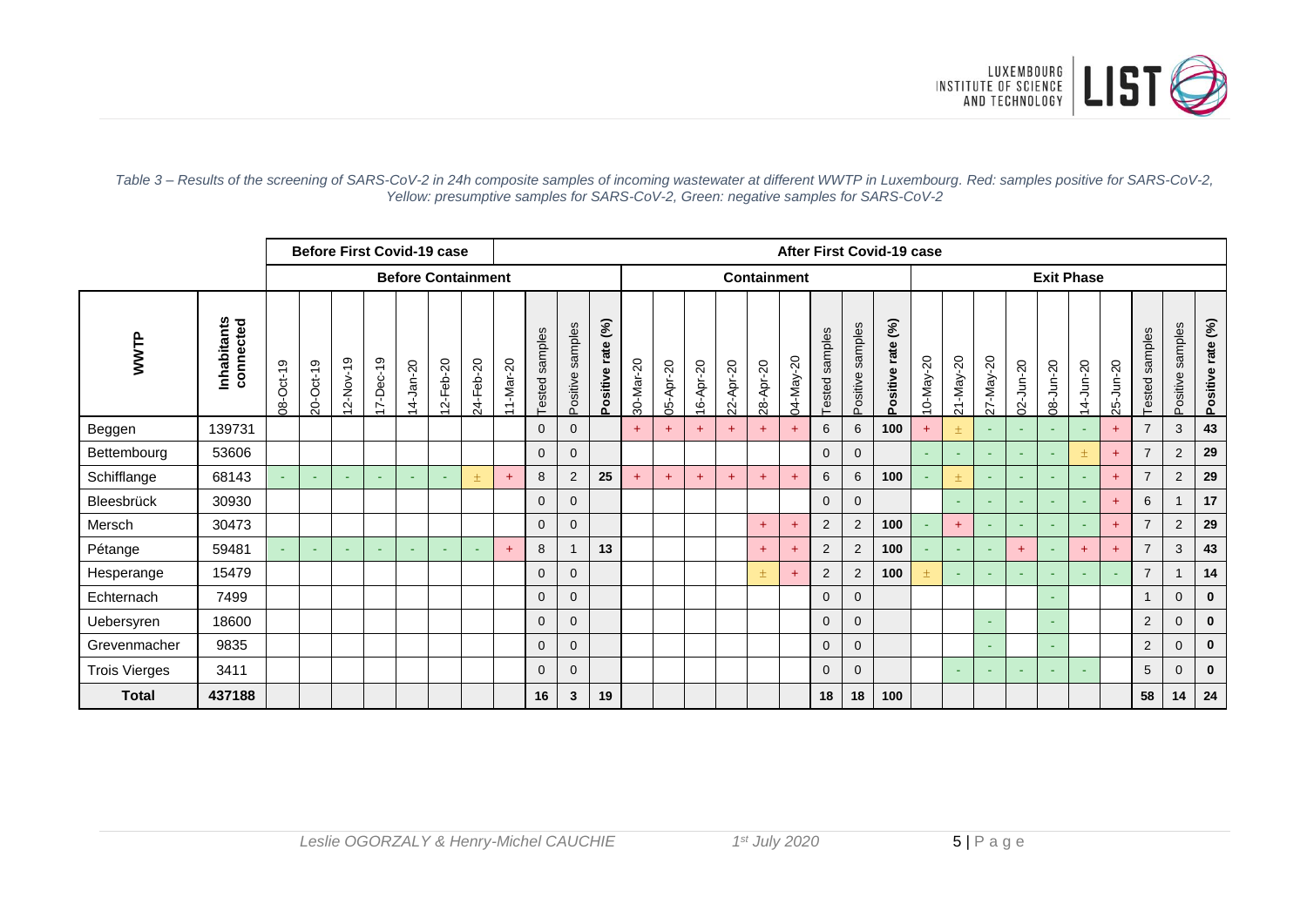

**Quantitative Results –** Quantitative results are shown in Figure 2 and 3 for the WWTP of Beggen and Schifflange, respectively; both treatment plants were sampled weekly starting in mid-March.



*Figure 2 - RT-qPCR quantification time-course monitoring of SARS-CoV-2 (E and N genes) in wastewater samples from Beggen wastewater treatment plant (from March 31st to June 25th). Grey squares: daily-confirmed cases<sup>1</sup> , blue dots: positive samples, blue cross: tested but negative samples, black line: limit of quantification (LOQ).*



*Figure 3 – RT-qPCR quantification time-course monitoring of SARS-CoV-2 (E gene) in wastewater samples from Schifflange wastewater treatment plant (from Oct 8th to June 25th). Grey squares: daily-confirmed cases<sup>2</sup> , red dots: positive samples, red cross: tested but negative samples, black line: limit of quantification (LOQ).*

We compared the average level of SARS-CoV-2 genome in wastewater samples over time with the number of confirmed COVID-19 cases in Luxembourg. As assumed, we confirmed that the increase and the subsequent

l

*<sup>2</sup> https://gisanddata.maps.arcgis.com/apps/opsdashboard/index.html#/bda7594740fd40299423467b48e9ecf6*